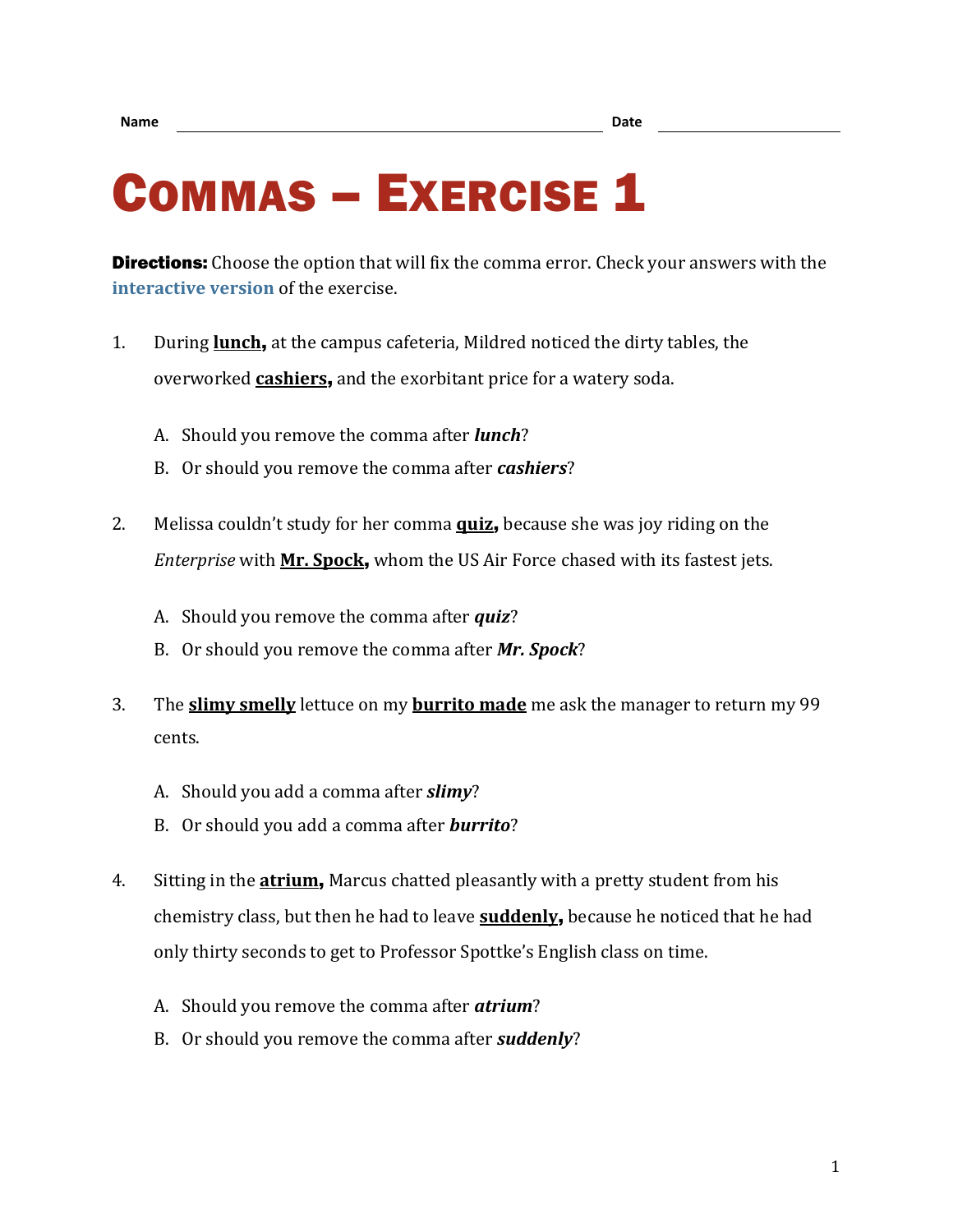- 5. To study for his calculus **midterm**, Brian drank seven cups of strong Turkish **coffee which** kept him wide awake for the all-nighter.
	- A. Should you remove the comma after *midterm*?
	- B. Or should you add a comma after *coffee*?
- 6. "Don't eat that **pizza**,**" warned** Lisa. "It's over two weeks **old "**, **she** then explained.
	- A. Should the comma after *pizza follow* the quotation marks?
	- B. Or should the comma after *old precede* the quotation marks?
- 7. **Fifteen uncooked** popcorn **kernels**, and a few grains of salt littered the front of Robert's shirt as he slouched in the theater seat.
	- A. Should you add a comma after *fifteen*?
	- B. Or should you remove the comma after *kernels*?
- 8. Swinging at the fast **ball**, Bobbie **heard**, the satisfying crack of the home run that he had just hit.
	- A. Should you remove the comma after *ball*?
	- B. Or should you remove the comma after *heard*?
- 9. Karen wasn't sure if she needed a comma or **not so** she drew in a smudge that could pass for a **comma or** a stray pen mark.
	- A. Should you add a comma after *not*?
	- B. Or should you add a comma after *comma*?
- 10. Maricarmen bought a new **dictionary**, so that she could proofread for spelling **errors on** her next in-class essay.
	- A. Should you remove the comma after *dictionary*?
	- B. Or should you add a comma after *errors*?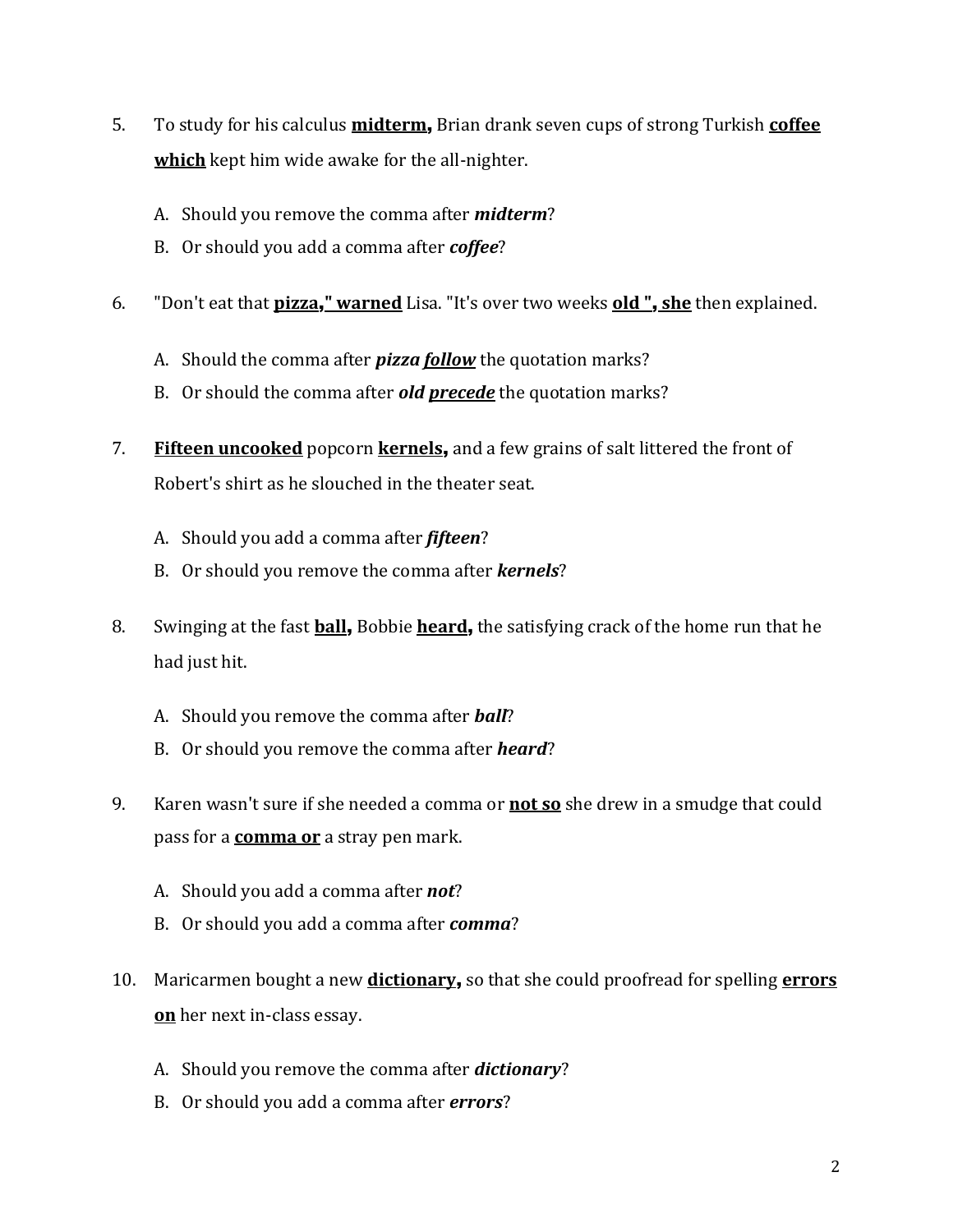- 11. Last weekend, Brenda had time to wash clothes. The dishes, **however were** piled all over the kitchen **counter and** in the sink.
	- A. Should you add a comma after *however*?
	- B. Or should you add a comma after *counter*?
- 12. "Don't give me that **look Marlin**," warned **Mrs. Clemmons**, who held his paycheck in her hand.
	- A. Should you add a comma after *look*?
	- B. Or should you remove the comma after *Mrs. Clemmons*?
- 13. Winning the **lottery** would create more headaches than the money is **worth but** Fred still buys a ticket every week.
	- A. Should you add a comma after *lottery*?
	- B. Or should you add a comma after *worth*?
- 14. Thumbing through the *s* section of the dictionary, Harold tried to **find**, the correct spelling of **psychology**, but the word eluded him despite his careful search.
	- A. Should you remove the comma after *find*?
	- B. Or should you remove the comma after *psychology*?
- 15. Oreo, a "barkless" **basenji will** scream like a human **child if** we don't feed her pizza crust quickly enough.
	- A. Should you add a comma after *basenji*?
	- B. Or should you add a comma after *child*?